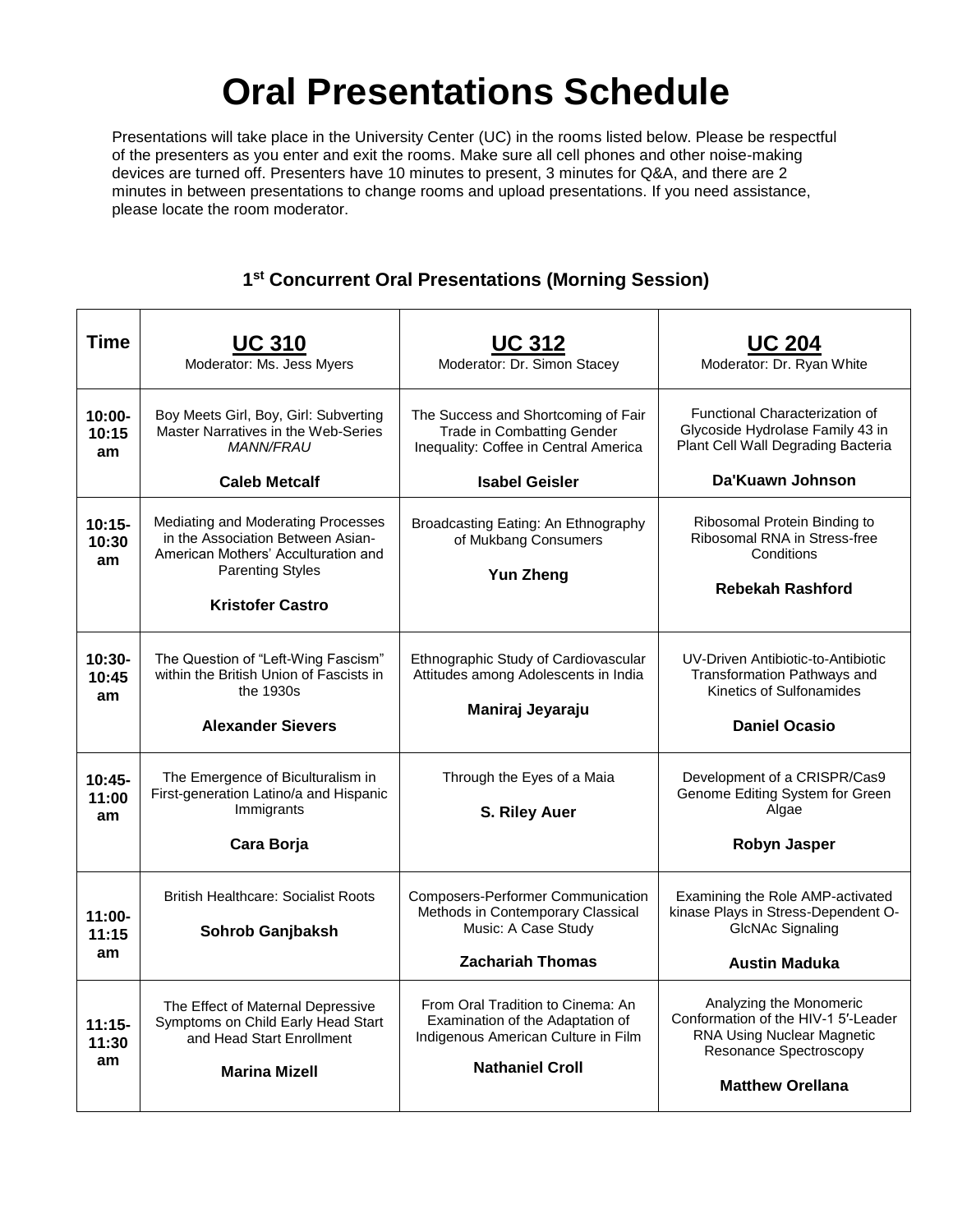| $11:30-$<br>11:45<br>am | Unpacking Margaret: The Other Life of<br>Margaret Patricia Killian<br><b>Debbie Farthing</b>                                                                | (*30-minute panel discussion)<br>Age Friendly UMBC:<br>Accessibility for All<br>Alison Larsen, Amy Huber,<br>Ravi Bhatt, Melody Khosravi | The Effects of a Native Cap on the<br>Structure of RNA Using NMR<br>Spectroscopy<br>Aishwarya Iyer |
|-------------------------|-------------------------------------------------------------------------------------------------------------------------------------------------------------|------------------------------------------------------------------------------------------------------------------------------------------|----------------------------------------------------------------------------------------------------|
| $11:45-$<br>12:00<br>pm | Latin American Immigrants' Health in<br>the Baltimore Area: A Qualitative<br>Study of the Hospital to Home<br><b>Transition in Care</b><br>Nimasha Fernando | (Continued:)<br>Age Friendly UMBC:<br>Accessibility for All<br>Alison Larsen, Amy Huber,<br>Ravi Bhatt, Melody Khosravi                  | Improved Fidelity for Quantum Gates<br>with Spin Qubits<br><b>Michael Wolfe</b>                    |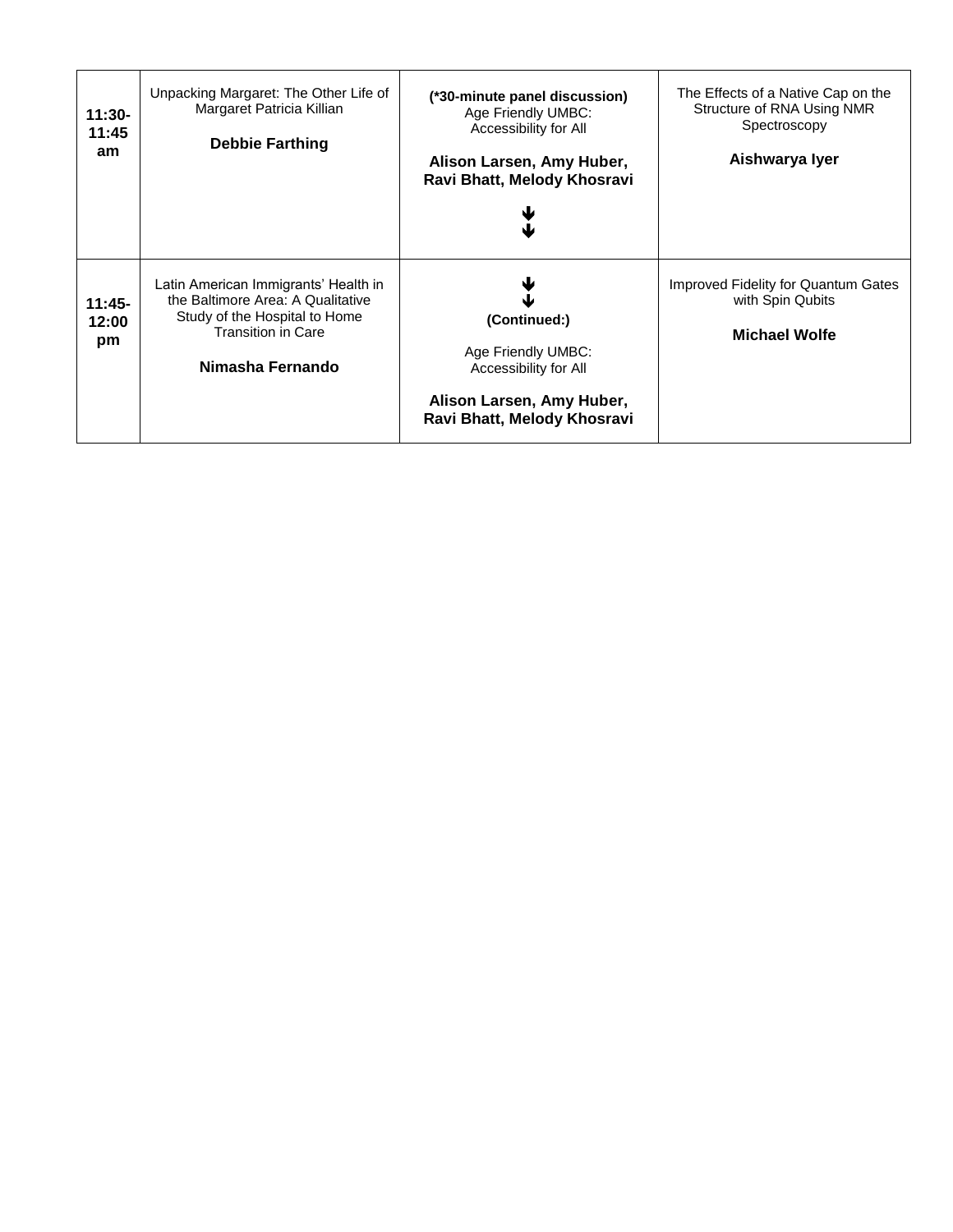## **2 nd Concurrent Oral Presentations (Afternoon Session)**

| <b>Time</b>            | <u>UC 310</u><br>Moderator: Dr. Diane Alonso                                                                                              | <u>UC 312</u><br>Moderator: Prof. Eric Brown                                                                                           | <b>UC 204</b><br>Moderator: Prof. Amy Everhart                                                                                       |
|------------------------|-------------------------------------------------------------------------------------------------------------------------------------------|----------------------------------------------------------------------------------------------------------------------------------------|--------------------------------------------------------------------------------------------------------------------------------------|
| $1:00-$<br>1:15pm      | Respectable Violence: Boxing and<br>the Old Amateur Ethic in Late-<br>Georgian and Victorian Britain<br><b>Marshal Golden</b>             | The Impact of Poverty on Crime in<br>Montgomery County: Understanding<br>Ways to Break the Poverty-crime<br>Cycle                      | An Analysis of Hinge Points within<br>the Neural Tissue of Zebrafish<br>Embryos: a Reevaluation of<br><b>Zebrafish Neurulation</b>   |
|                        |                                                                                                                                           | Viniceia Carter, Michelle Nyden                                                                                                        | <b>Jonathan Werner</b>                                                                                                               |
| $1:15-$<br>1:30<br>pm  | More Than Just Pretty: Analyzing<br>the Influence of Globalization on<br>the Role of Design in South Korea<br>Daniela Mujica-Martorell    | Narrative Constructions of Collective<br>Memory: Representing the Armed<br>Conflict in Colombia<br><b>Kelly Dunn</b>                   | New Documentation of Pine<br>Forest Nesting by the Critically<br>Endangered Bahama Oriole<br>(Icterus northropi)                     |
|                        |                                                                                                                                           |                                                                                                                                        | <b>Daniel Stonko</b>                                                                                                                 |
| $1:30-$<br>1:45<br>pm  | The Cultural and Societal<br>Characteristics of Elder Abuse in<br>South Korea                                                             | When East Dates West: A Study of<br>Asian American Interracial<br>Relationships in American Television<br>Comedies                     | <b>Evaluating an Ultra-Sensitive</b><br>Method to Detect Malaria in<br>School Children in Malawi                                     |
|                        | <b>Olivia Park</b>                                                                                                                        | <b>Takreem Zulfiqar</b>                                                                                                                | Anna Gifty Opoku-Agyeman                                                                                                             |
| $1:45-$<br>2:00<br>pm  | Information Flows and Food<br>Assistance: Challenges to SNAP<br>Program Provision in Baltimore<br>City                                    | Cigarettes, Sororities, and Sailors:<br>Student Scrapbooks and the Female<br><b>Experience at National Park</b><br>Seminary, 1902-1942 | The Effect of Stenting on the<br>Shape of the Human<br>Femoropopliteal Artery                                                        |
|                        | Rosa Rada                                                                                                                                 | <b>Rebecca Gale</b>                                                                                                                    | <b>Andreas Seas</b>                                                                                                                  |
| $2:00 -$<br>2:15<br>pm | Pilgrim, Scholar, Traveler: The<br>Global Islamic World as Described<br>in the Travel Narrative of Ibn<br><b>Battuta</b>                  | 9/11 Through the Eyes of the<br><b>Millennial Generation</b><br><b>Renee Booker</b>                                                    | International Review of<br><b>Trampoline Injury Frequencies</b><br><b>Anton Yanker</b>                                               |
|                        | <b>Nathaniel Mesekale</b>                                                                                                                 |                                                                                                                                        |                                                                                                                                      |
| $2:15-$<br>2:30<br>pm  | Nightwish: The Global Fan Culture<br>of a Finnish Symphonic Metal<br>Band                                                                 | Collection Management in the Digital<br>Age                                                                                            | <b>Brain Mechanisms of Stress-</b><br>Induced Analgesia                                                                              |
|                        | <b>Elena Beck</b>                                                                                                                         | Deirdre Lohrmann,<br><b>Ashley Patchett</b>                                                                                            | <b>Himadri Patel</b>                                                                                                                 |
| $2:30-$<br>$2:45$ pm   | How Trashcan Availability Shapes<br>Environmental Health and the<br>Perception of Environmental Pests<br>in West Baltimore<br>Kha-Ai Tran | Robbing Peter to Pay Paul: The<br>Balancing Act of Maryland's<br>Intendant of the Revenue<br><b>Dylan Elliott</b>                      | Implementers' Attitudes about<br>Health Homes for People with<br>Serious Mental Illness in<br>Psychiatric Rehabilitation<br>Programs |
|                        |                                                                                                                                           |                                                                                                                                        | <b>Sarah Pollock</b>                                                                                                                 |